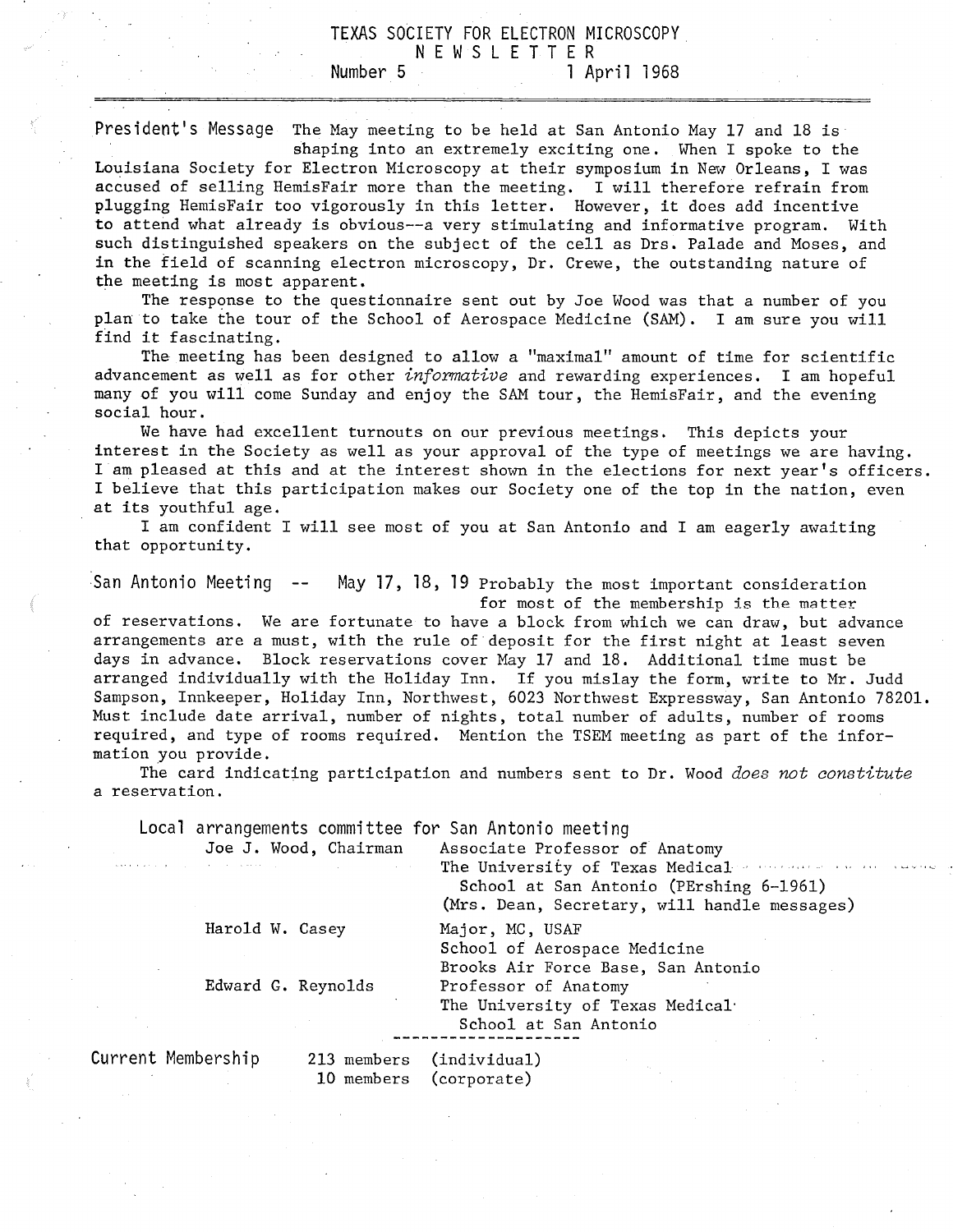PROGRAM May 17, 18, 19 Holiday Inn #2, 6023 Northwest Expressway, San Antonio

Friday May 17

 $1:30$  p.m.

Tour of Aerospace Medicine Host: Harold Casey Busses depart from Holiday Inn #2 Tour 2:00 p.m. to 4:30 p.m. (Busses return to Holiday Inn at 4:30 p.m.)

6:00 p.m. to  $7:00$  p.m. Social Hour

> Courtesy of W. H. Curtin Co. Host: Howard Keeling San Antonio Representative

Saturday May 18

 $9:00$  a.m. to  $9:50$  a.m.

Dr. George Palade Professor of Cell Biology Rockefeller University

New York Advances in the Study of Synthesis and Intercellular Transport of Secretory Proteins

> Dr. Palade (M.D. - Bucharest) is widely known for his contributions to the ultrastructure and function of cells, with particular emphasis on membranes, ribosomes and endoplasmic reticulum, and many of the accompanying technical developments. (Dr. Palade is participating in this program through support provided by the Philips Electronics Corp., for which TSEM is most appreciative.)

Discussion 9:50  $a.m.$  to 10:35  $a.m.$ 

Dr. Heather Mayor Baylor University College of Medicine Houston

Dr. Charles W. Philpott Rice University Houston

Open Discussion

10:35  $a.m.$  to 10:45  $a.m.$ Coffee Break

 $10:45$  a.m. to  $11:35$  a.m.

Dr. Albert V. Crewe Professor of Physics The University of Chicago and Enrico Fermi Institute for Nuclear Studies

"Advances in Scanning Beam Electron Microscopy"

Dr. Crewe (Ph.D. - Liverpool) has had outstanding experience in particle physics and was director of the Argonne National Laboratory from 1961 to 1967. His recent interest in electron microscopy has been directed to the development of high resolution scanning microscopes.

(The Society is most appreciative of the support provided by Perkin-Elmer-Hitachi for the participation of Dr. Crewe in this program.)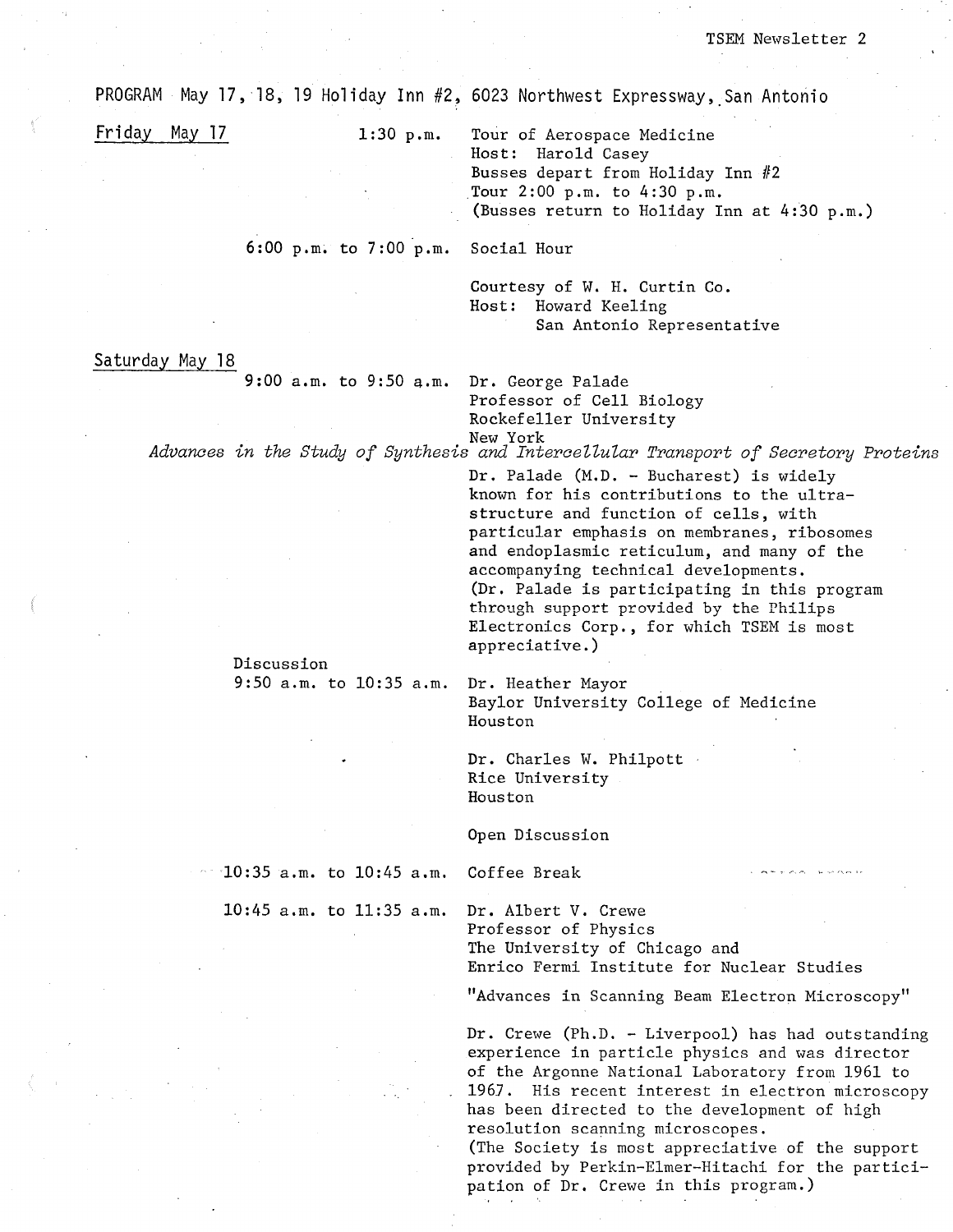Discussion

11:35 a.m. to 12:10 p.m. Dr. L. Rudee Rice University Houston

> Dr. P. Lund The University of Texas M. D. Anderson Hospital / Houston

> Dr. A. Cole The University of Texas M. D. Anderson Hospital Houston

Open Discussion

2:00 p.m. to 2:50 p.m.

. /

Dr. Montrose Moses Professor of Anatomy Duke University School of Medicine Durham, North Carolina

"Fine Structure and Cytochemistry of Chromosomes"

**Dr.** Moses (Ph.D. - Columbia) has made many contributions in the field of cytochemistry, and particularly the correlation of light and electron microscope techniques in studies of cell structure and function, including the combination of ultrastructure and autoradiography. (The Society is very appreciative of the support provided by the L.K.B. Company toward the participation of Dr. Moses.)

**Dr.** Biesele The University of Texas at Austin

Dr. Brinkley The University of Texas M. D. Anderson Hospital Houston

Open Discussion

Sunday May 19

9:00 a.m. to 10:30 a.m.

2:50 p.m. to 3:30 p.m.

Discussion

Tour of new medical school facility - The University of Texas Medical School at San Antonio

Transportation from Holiday Inn will be available.

Results of vote on amendment to by-laws of TSEM Sections III, IIIA and IVB. Vote of 159 for (8 against) amended by-laws to read: "Current officers and immediate past president shall constitute the executive committee and the program committee," and: "Title of 'vice-president' shall be amended to 'president-elect'"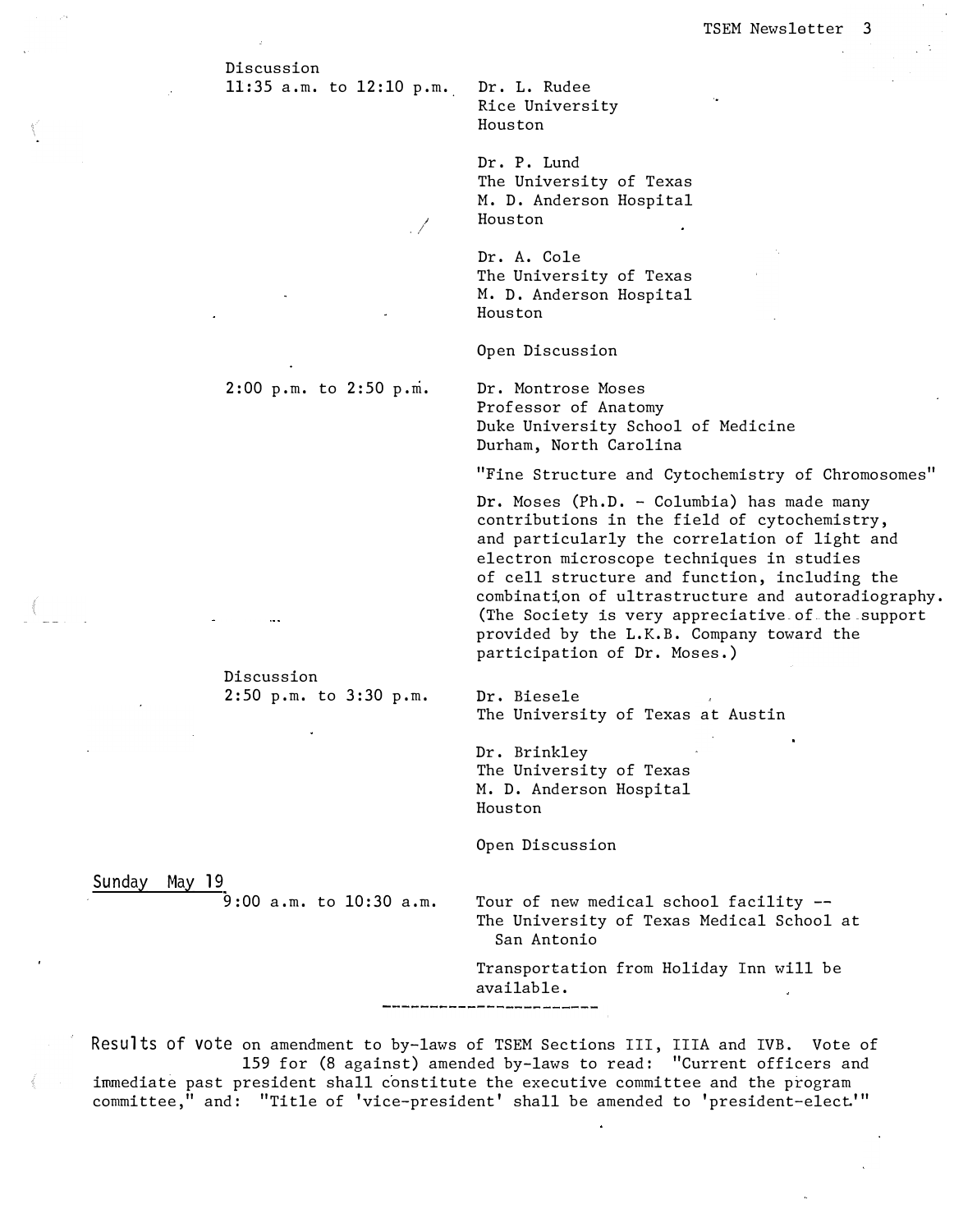## Nominations

Slate proposed by nominating committee plus nominations from the membership have resulted in the following (alphabetic).

| Nominee                                                       |  | Organization                                             | Office           |  |
|---------------------------------------------------------------|--|----------------------------------------------------------|------------------|--|
| D. Benefiel<br>B. Brinkley                                    |  | Dow Chemical Company<br>The University of Texas          | President        |  |
|                                                               |  | M. D. Anderson Hospital                                  | President-Elect  |  |
| R. Toler                                                      |  | Texas A & M University                                   | President-Elect  |  |
| R. Yates                                                      |  | The University of Texas<br>Medical Branch, Galveston     | President-Elect  |  |
| J. Lynn                                                       |  | Baylor University College<br>of Medicine                 | Secretary        |  |
| R. Turner                                                     |  | The University of Texas<br>Medical Branch, Galveston     | Secretary        |  |
| M. Campbell                                                   |  | Baylor University College<br>of Medicine                 | Treasurer        |  |
| G. Williams                                                   |  | The University of Texas<br>Southwestern Medical School   | Treasurer        |  |
| J. Wood                                                       |  | The University of Texas<br>Medical School at San Antonio | Program Chairman |  |
|                                                               |  |                                                          |                  |  |
| Flagship<br>October<br>Galveston<br>FUTURE MEETING<br>$- - -$ |  |                                                          |                  |  |

## Regional News

(K. Miller) Metropolitan Microscopic Society--meeting 5 March, Southwest Dallas Center for Advanced Studies (Dr. D. Lang) included electron

microscopy of DNA molecules, techniques and facilities, DNA molecular models (Dr. Bujard) and paleontology with new JEOL scanning microscope, showing plant spores more than 400 M years--a first application in the United States. (Dr. J. Urban.) May 14 meeting<br>TCU Biology--hosts Drs. Gardner (Microbiology) and Couch (Neurosecretion). July--picnic. September 10 at Baylor University Medical Center, Pathology Department, hosts Drs. Race and Lynn--Electron microscopy and surgical pathology. November 12--North Texas State University (Denton), host--Dr. V. Scholes (Biology). Miscellaneous--Seminars:<br>Dr. A. J. Dalton (NIH) at BUMC Tumor Board, March 4, "Some virus-like particles in plasma from leukemic patients." Dr. F. Wahlberg (Oslo), Anatomy, March 11, "Fine Structure of CNS." Dr. E. Ashby to India April 3 for eight weeks to the University of Kerala, as consultant sponsored by NSF. Papers--American Association of Anatomists, New Orleans, April 9-12, V. Williams (Southwestern Medical School), "Effect of Ischemia on the Ultrastructure of Cortical Synapse." J. Martin, BUMC, "Centrioles." A. Bunt<br>and E. Ashby, Southwestern Medical School, "Electrical Stimulation of Crayfish Sinus Gland." C. Smith and G. Hoskins (Southwestern Medical School), "E.M. Observations of Micrurgically Isolated Nucleoli and Associated Fibers." International Congress of Endocrinology, Mexico City, June 30 - July 5. E. Saperstein and K. Miller (Southwestern Medical School), "Further Investigation by Electron Microscopy of ACTH Producing Cells in the Anterior Pituitary." American Society of Clinical Pathologists, New Orleans, March 25-30, J. Lynn (BUMC), "Application of E.M. to Diagnostic Pathology."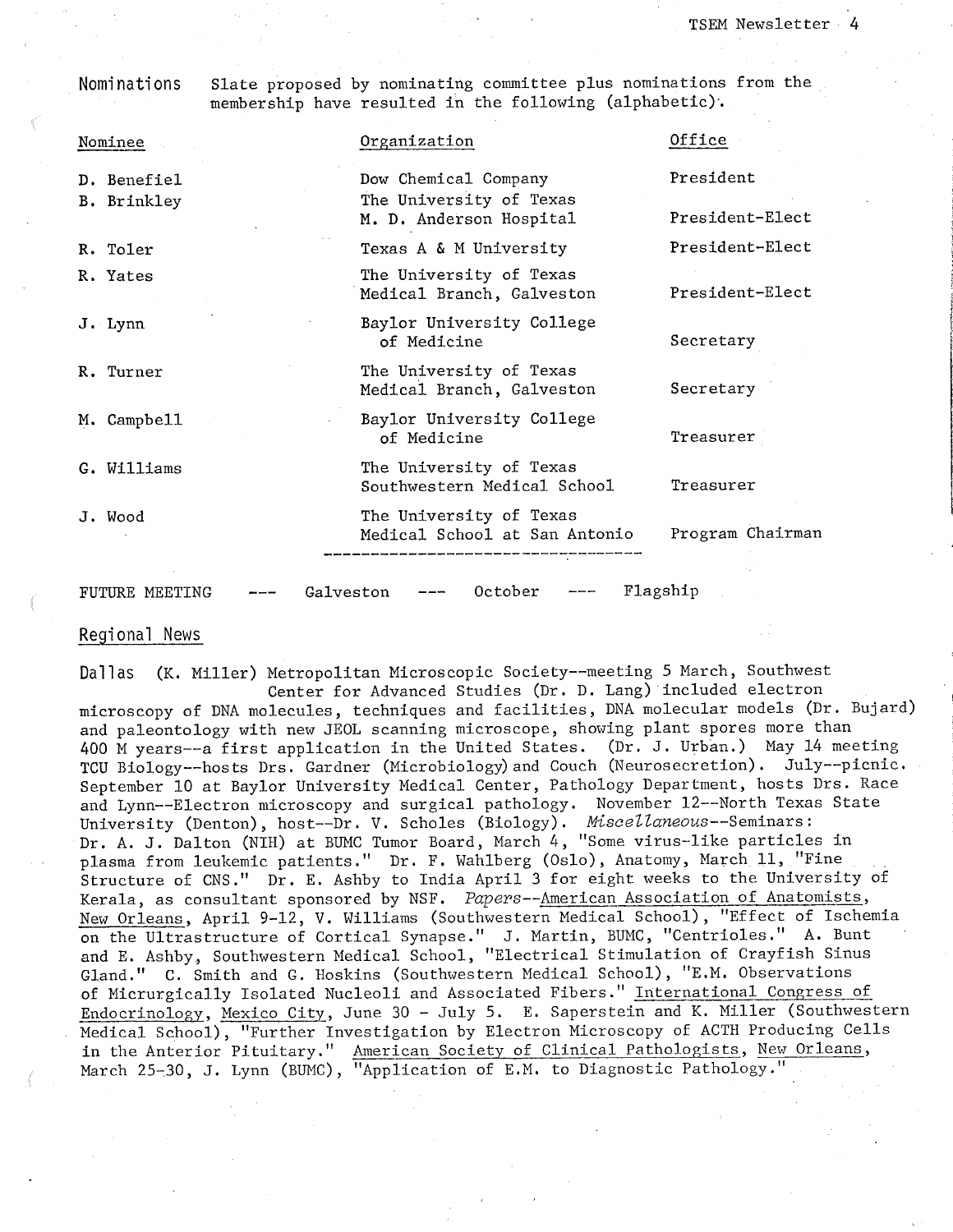Austin Attention should be called to the remainder of the outstanding lecture series at the University. Jean André, C. P. Leblond, A. Novikoff, and A. Mirsky, during April and May.

Houston Baylor University College of Medicine--Dr. H. Mayor (Virology) has been appointed to a national committee, chairman Dr. D. Parsons (Research Prof. Biophysics, Roswell Park) to study an Institute for Advanced Biological Electron Microscopy.

Dept. of Microbiology--has had as visiting professor in the past month Dr. Councilman Morgan, Professor of Microbiology, Columbia. Dr. S. Black and S. Jackson will present fine structure of T. pallidum at American Venereal Disease Association. San Francisco.

Dept. of Pathology--Experimental Pathology has acquired a new RCA EMU4 and Olympia binoculars. Papers--Jenson, Rabin, Kalus and Melnick, "Marmoset Liver Organ Culture Infected with Herpes Simplex Virus." Rabin, Jenson and Melnick, "Neural Spread of Herpes Simplex Virus in Mice." Ghidoni and Liotta, "Massive Subendocardial Damage Accompanying Prolonged Ventricular Fibrillation." --All at AAPB, Chicago. Ghidoni, Sun and Liotta, "Ultrastructure of Healing Pseudointimas within Impermeable Arterial Prostheses," at Federation Meetings in April. Ghidoni and O'Neal, "Ultrastructure of Human Atheroma," in Exp. Mol. Path. 7:378, 1967.

The University of Texas M. D. Anderson Hospital and Tumor Institute

Dept. of Virology--Dr. Elizabeth Bereczky appointed Assistant Professor of Virology, from extended USPHS fellowship work in Rome. Dr. Karta Sekhri appointed Assistant Virologist, from University of California at Davis. Papers--T. Yumoto and L. Dmochowski, "Human Leukemia and Viruses--an E.M. Study." Symposium of Japan. Path. Soc., Tokyo, Japan. "Viruses and Cancer"--lecture by L. Dmochowski at BUMC, Dallas, January 1968. "Mouse Leukemia (NZB/B1), EM and Biology" at Gustav Stern Symposium in<br>Virology, New York, January 1968, by L. Dmochowski. "C Type Particles in Human Lymph Nodes, Bone Marrow and Tissue Cultures," by L. Dmochowski at Special Virus Leukemia Task Force, Airlie House, March 1968.

Experimental Pathology--Dr. Paul Lund appointed to Experimental Pathology Section, from extensive work with x-ray spectroscopy and microprobe at Swedish Hospital, Seattle; also, Dr. T. Saito recently appointed, from University of Kyoto--special interest E.M. cytochemistry, related to carcinogenesis. Papers--"Thorotrast Localization by Light and E.M.," C. Tessmer and J. Chang, NY Acad. Sci., Vol. 143, Art. 3, Dec. 1967.<br>"Fine Structure of the Functional Mesonephros," C. Gibley and J. Chang, J. Morph., 123, Dec. 1967. "Ultrastructural Studies in Wilms's Tumor," Cancer, for June 1968, A. Balsaver, C. Gibley, and C. Tessmer. Dr. P. Schatzki will attend Histochemical Society meeting in New Orleans, April 8-9, to present work on EM demonstration of relations of bile canaliculus and sinusoid.

Rice University--Dr. L. Rudee is chairman of radiation effects session of EMSA, New Orleans, September 16-19, 1968. Dr. C. Philpott was chairman of membrane transport session at USPHS and National Cystic Fibrosis Foundation sponsored symposium on Cystic Fibrosis and Related Human and Animal Diseases, New York, February 28-March 2. M. Goldstein presented Muscle Fine Structure--Its Functional Implications, at BUCM, Texas Medical Center Res. Soc., Jan. 1968. Dr. L. Rudee, chairman, local arrangements for the Houston EMSA meeting, 1970, will be calling soon upon members for further planning and assistance.

Unusual honor has been conferred upon  $Dr. C.$  Philpott with appointment as Master of Baker College, Rice University. This pattern, as the Yale colleges, provides the center of nearly all social and cultural activity for a group of about 250 students, and involves about 15 faculty associates.